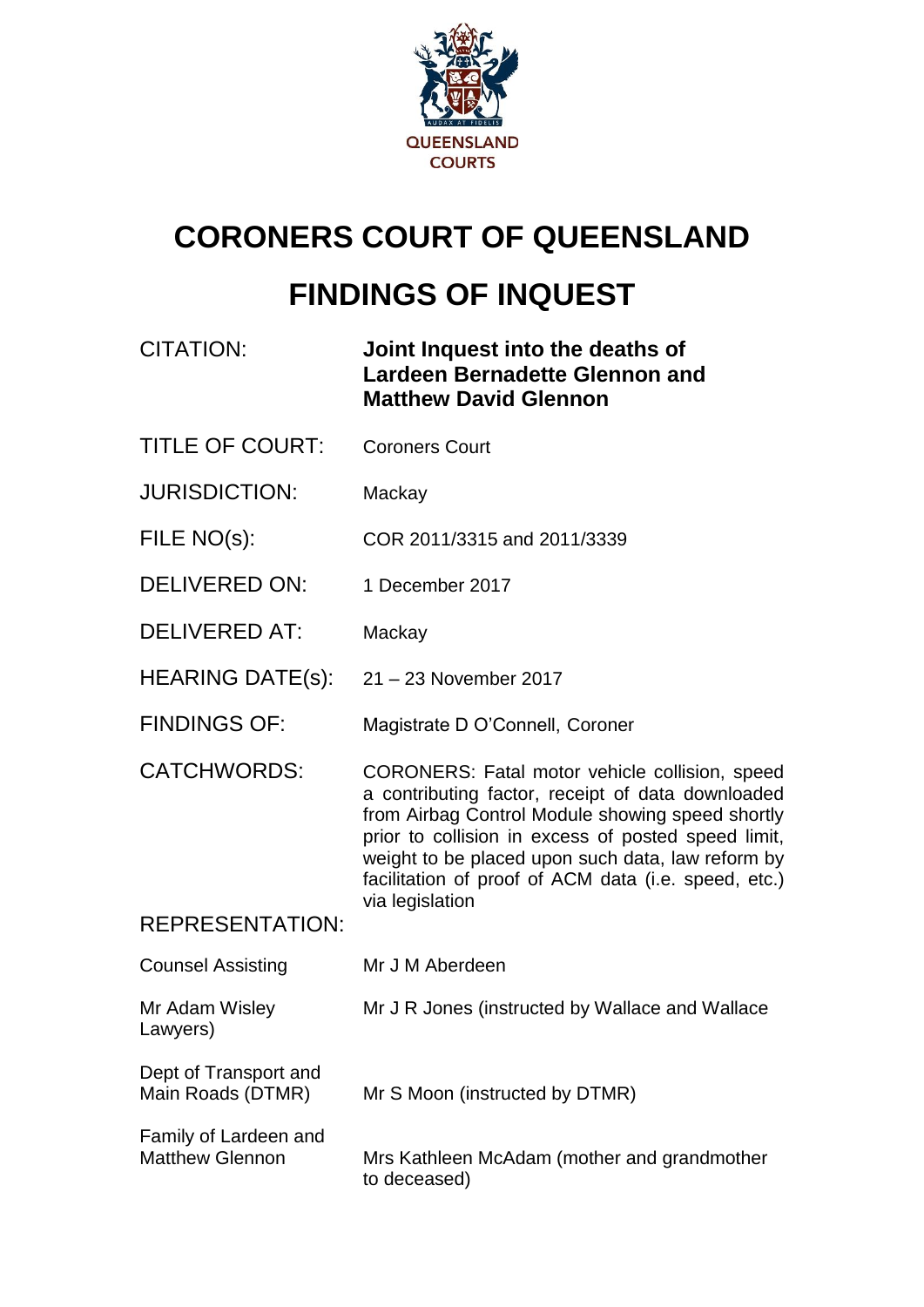- [1]. On 25 September 2011 Lardeen Bernadette Glennon and her son Matthew David Glennon were involved in a fatal traffic accident. She was the driver of a vehicle which was struck on the driver's side door whilst she was turning right off a highway. The second vehicle was attempting to overtake multiple vehicles in one overtaking manoeuvre. Why the driver of this second vehicle did not see Mrs Glennon turning and whether excessive speed, and what speed, was involved were issues raised. There was also a question over why electronic data alleged to record this vehicle's speed in the moments before, and at the time of, impact was not led at the subsequent criminal trials, there were also concerns raised about the reception of such evidence in Queensland.
- [2]. This inquest examines the circumstances of the traffic accident to establish why it occurred, and whether electronic recording of data from vehicles can be more easily received into evidence at any trial. There was also raised whether the duties of overtaking drivers can be more adequately clarified in the law as it appeared the jury was unclear<sup>1</sup> on which driver had responsibility to 'give way' in the circumstances.

## **Tasks to be performed**

- [3]. My primary task under the Coroners Act 2003 is to make findings as to who the deceased person is, and how, when, where, and what, caused them to die<sup>2</sup>. In Mrs Glennon and Matthew's<sup>3</sup> case there is no real contest as to who, when, where, or what caused them to die, the real issue is directed to the 'how' they came to die.
- [4]. Accordingly the List of Issues for this Inquest are:-
	- 1. The information required by section 45(2) of the *Coroners Act 2003*, namely, when, where, and how Mrs Glennon and Matthew died, and what caused their death?
	- 2. (a) was signage (including the posted speed limit of 100 km/h) adequate to protect the safety of the travelling public on that section of the Peak Downs Highway? (b) was there any feature of the Peak Downs Highway which contributed, either wholly or in part, to the circumstances of this collision?
	- 3. What was the speed, immediately before and at the time of the collision,  $of -$ (a) the vehicle driven by Mrs Lardeen Glennon; and (b) the vehicle driven by Mr Adam Wisley?
	- 4. Did Mrs Glennon signal her intention to turn right off the highway?
	- 5. What caused the collision between the two vehicles, and in particular, was the speed, or excessive speed, a factor contributing to the collision? and

<sup>&</sup>lt;sup>1</sup> Exhibit E.5.6.

<sup>&</sup>lt;sup>2</sup> Coroners Act 2003 s.  $45(2)(a) - (e)$  inclusive

<sup>&</sup>lt;sup>3</sup> As Matthew was 14 y.o I will refer to him by his given name in these Findings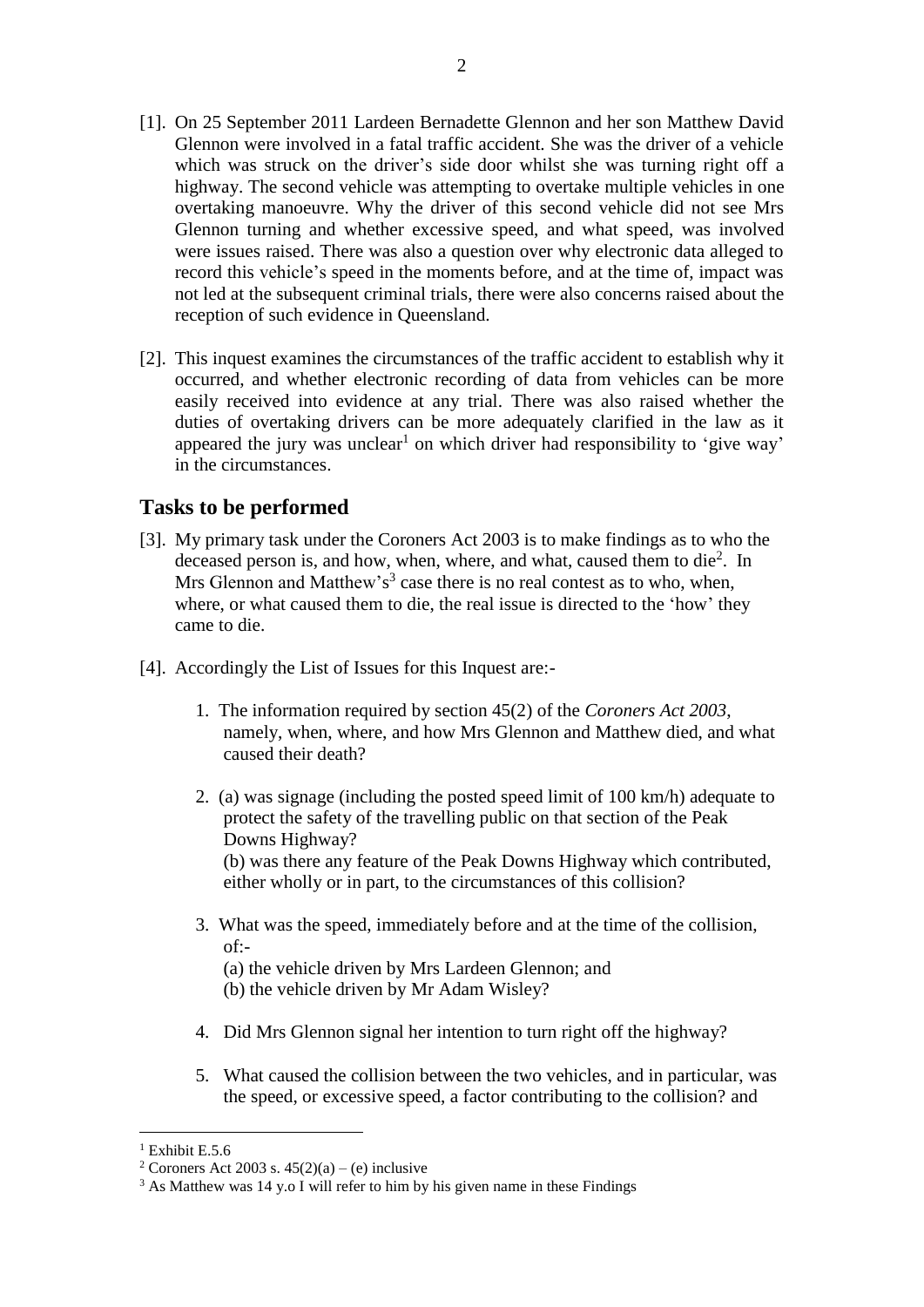- 6. (a) Whether the law relating to the reception of evidence provided by Airbag Control Modules (Event Data Recorders) should be reviewed, by reference to their potential admissibility in proceedings arising from the driving or operation of motor vehicles? and (b) Whether the duties of overtaking drivers, as contained in the Road Rules (e.g. s 140), should be reviewed?
- [5]. The second task in any inquest is for the coroner to make comments on anything connected with the death investigated at an inquest that relates to public health or safety, the administration of justice, or ways to prevent deaths from happening in similar circumstances in the future<sup>4</sup>.
- [6]. The third task is that if I reasonably suspect a person has committed an offence<sup>5</sup>, committed official misconduct<sup>6</sup>, or contravened a person's professional or trade, standard or obligation<sup>7</sup>, then I may refer that information to the appropriate disciplinary body for them to take any action they deem appropriate.
- [7]. In these findings I address these three tasks in their usual order, *s.45 Findings*, *s.46 Coroners Comments*, and then *s.48 Reporting Offences or Misconduct*. I have used headings, for convenience only, for each of these in my findings.

### **Factual background & evidence**

- [8]. The incident occurred at approximately 11:30 AM on Sunday, 25 September 2011. It was a two vehicle fatal traffic crash which occurred on the Peak Downs Highway<sup>8</sup>, Greenmount. The vehicles involved were a 2008 Hyundai Getz model hatchback, driven by Mrs Glennon, and a 2009 Holden Commodore SS<sup>9</sup> utility driven by Mr Wisley. Mrs Glennon was attempting to execute a right-hand turn off the highway into a rural-residential allotment, whilst Mr Wisley was attempting an overtaking manoeuvre, allegedly of a number of motor vehicles in the one manoeuvre.
- [9]. There was no suggestion that any external factor such as adverse weather, sunlight, road surface conditions, native animal, wandering livestock, use of a mobile telephone, fatigue, medical episode or event, or defect in either motor vehicle was a causal factor in the crash occurring. Medications, drugs and alcohol were not factors either<sup>10</sup>. There was clear evidence that speed, and the nature of the turning and overtaking manoeuvre, were the crucial factors in the accident occurring. Essentially it was simply driver actions which were relevant. Any suggestion of an external factor being significant, or even contributory, is rejected.

 $4$  ibid s.46(1)

<sup>5</sup> Ibid s.48(2)

<sup>6</sup> Ibid s.48(3)

<sup>7</sup> Ibid s.48(4)

<sup>8</sup> This is the major road between Mackay and its' hinterland communities. It is very well trafficked, indeed a traffic survey identified it has 11% traffic volume of heavy vehicles.

<sup>&</sup>lt;sup>9</sup> An 'SS' model designation of the VE model Commodore indicates it is the 6.0L V8 engine model  $10$  Toxicology certificates for both drivers were negative for any relevant alcohol, or medications above therapeutic levels, and no illicit drugs were detected, see exhibits A.5 (Glennon) and B.7 (Wisley)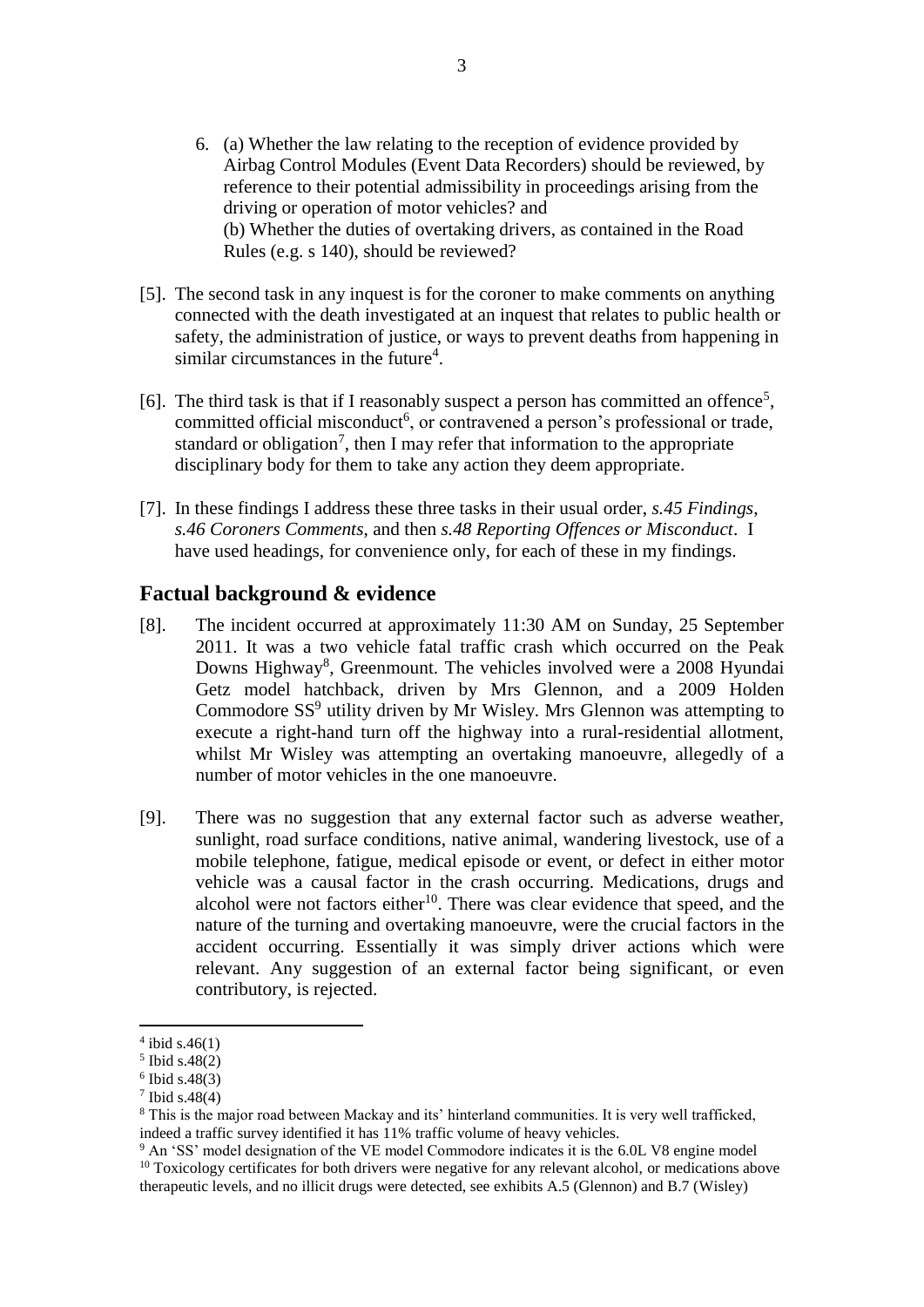- [10]. The police charged Mr Wisley with the offence of dangerous operation causing death. He subsequently underwent two criminal trials before the prosecutor at the second trial entered a *nolle prosequi*. In the two years and two months since no further trial has been conducted. Mr Wisley suffers from a lack of memory<sup>11</sup> of the specific crash events and so conclusions (where possible) from the evidence presented were required to be reached by me.
- [11]. I set out the above in very general terms only and I detail what occurred as to the critical issues in my findings below.

#### **Investigations into the incident:**

- [12]. The Queensland Police Service (QPS) Forensic Crash Unit (FCU) conducted investigations into the circumstances of the accident. They established that Mrs Glennon was driving her son to a friends' residence at rural lot #25009, Peak Downs Highway, Greenmount. She was travelling westbound on the Peak Downs Highway a little way ahead of a line of westbound traffic. The line of traffic consisted of Mrs Glennon followed at a distance by four motor vehicles and a prime mover B-double fuel tanker configuration.
- [13]. As this line of traffic left Walkerston they moved from the 60 km/h zone to a 100 km/h zone over a distance of a few kilometres. For this distance the highway gently undulates and has slight bends to the left and right, such that overtaking for this section of the road is either limited, or prohibited by double continuous centrelines. All these vehicles drove in an orderly and regular way for that section of road. In the stretch of the highway where the incident occurred the vehicles heading westbound come over a crest and there is a slight downhill section before a flat straight section of approximately 1 km. The road then gently rises and bends left (looking westbound). Along the flat straight section of the highway there are a number of rural residential allotments each with a driveway over a large drain. Mrs Glennon was driving to a residence on this straight section so she could drop off Matthew to a gathering of friends. His friends, already at the house, had gathered down at the fence line of the property awaiting Matthew's arrival and so they could also assist in helping identify the correct driveway to turn into. I should point out that there is no legal impediment to Mrs Glennon turning into the driveway as it was then permitted along that section of the highway.
- [14]. As a car comes down the slight hill a driver has good visibility, for some distance, of traffic which may be approaching. The driver who was then second in line of the group of vehicles a little distance back from Mrs Glennon was driving a black Chrysler 300C <sup>12</sup> motor vehicle. He safely overtook a white Hilux 4WD utility which had been travelling at 80-90 km/h and pulled back into the left hand lane, behind Mrs Glennon. They noticed Mrs Glennon was slowing, then indicating to turn right, so they slowed behind her. When first seen she was still some distance ahead, perhaps 150 metres.

 $11$  Expert evidence and his medical records immediately following the accident show his condition to be genuine and now long standing. See exhibits G.9, G.10, G2-2.22 inclusive.

 $12$  This vehicle is a sedan configuration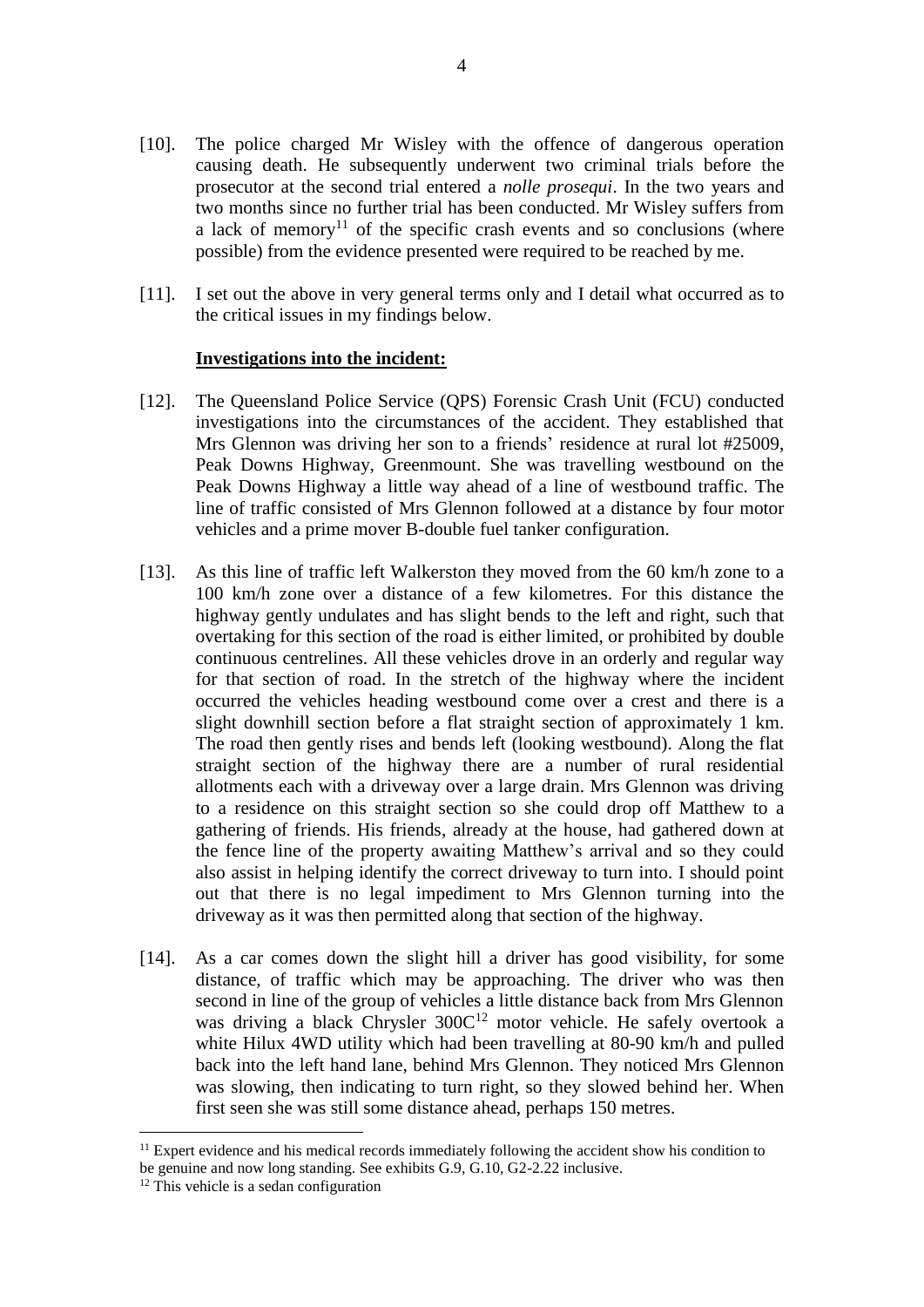- [15]. Mr Wisley who was initially the third vehicle in the line of traffic, then pulled out to overtake. Evidence was that Mr Wisley stayed in the right-hand lane and continued his overtaking manoeuvre to overtake the white ESS Toyota utility and the black Chrysler 300C sedan and also to attempt to overtake Mrs Glennon's vehicle.
- [16]. As Mrs Glennon turned right off the highway into the residential allotment, Mr Wisley obviously<sup>13</sup> saw that the vehicle was then turning, because he applied his vehicle's brakes, but he impacted heavily with the passenger side door of the Hyundai Getz driven by Mrs Glennon.
- [17]. The impact was heavy and Mrs Glennon died at the scene never regaining consciousness. Matthew, in the front passenger seat, received severe injuries and passed away the next day without regaining consciousness. The young girls at the fence line were showered in glass and debris<sup>14</sup>. Because of the severity of the impact, the air bags in Mr Wisley's Holden Commodore utility deployed. That is significant because what might not be known to many people is that the airbag computer actually 'captures' or records data, much in the way a black box flight recorder captures data. The data records what the vehicle was doing in the moments before the air bags deployed. The reason the air bag management system does this is to ensure that airbags are only deployed when required, and that is dependent upon the severity of the impact<sup>15</sup>.
- [18]. What is important for me to determine is whether Mrs Glennon had appropriately indicated her intention to turn off the highway, whether it was appropriate to do so at that location, whether the overtaking manoeuvre by Mr Wisley was appropriate, or lawful, and importantly at what speed he was then travelling. The first questions are readily answered, and that is that she did signal her intention to turn off the highway using her vehicle's indicator. It was observed by a number of drivers behind her. Also it was agreed by all that it was lawful for her to turn off the highway at this location as she was attempting on that day.
- [19]. The police investigation found a large amount of evidence at the scene which assisted in determining the placement of each of the vehicles at the time of impact, and also assisted to some degree with determining what had occurred. The police also interviewed a number of witnesses, including the occupants of the vehicles that were in the line of traffic and the young children, approximately 13-14 years old, who were at the fence line. Of importance in their observations was their estimation of the speed Mr Wisley's vehicle was travelling at just moments before impact occurred. I appreciate entirely that

<sup>&</sup>lt;sup>13</sup> He claims to not recall the specifics of the incident but applied his brakes so clearly had 'reacted' to Mrs Glennon's turning manoeuvre. Therefore I can draw this conclusion.

<sup>&</sup>lt;sup>14</sup> This indicates how close they were to the incident

<sup>&</sup>lt;sup>15</sup> The data captured and computer processing power is such that it can also determine which airbags to deploy. This all occurs in milliseconds. In Mr Wisley's car it can be seen that the passenger side curtain and seat airbags deployed, whereas the drivers did not, likely due to the heavier impact on the passenger side front of the green utility.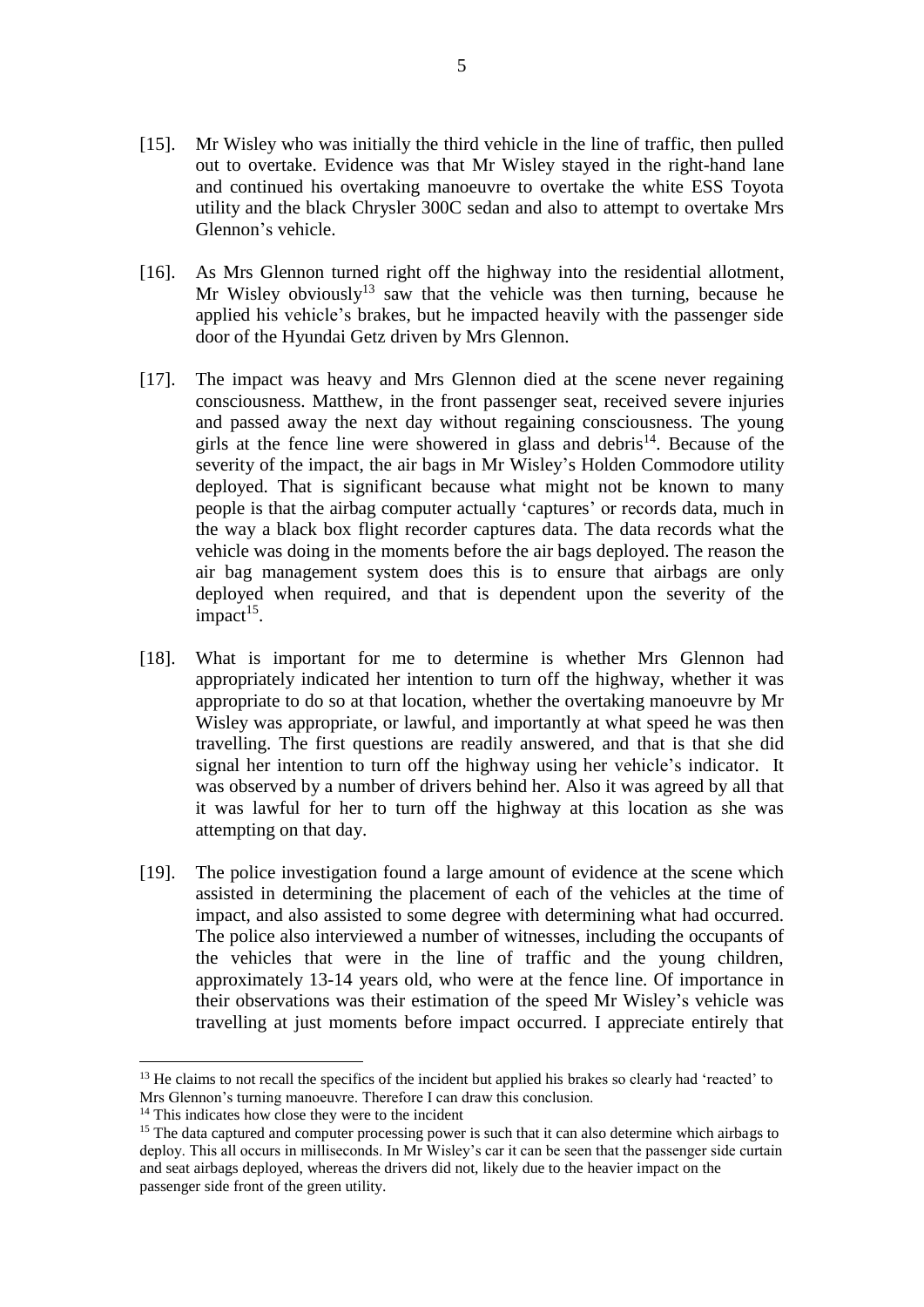each of the witnesses are lay people, and merely doing their best to recall an estimate of speed. It makes for very interesting reading the speeds which were estimated all viewing the same scenario. I will then compare that to the crash evidence found at the scene, then the data recorded from the vehicle's EDR itself. I will address later how this evidence was presented to the jury and what occurred at the subsequent two criminal trials involving Mr Wisley.

- [20]. Various witnesses gave the following estimates of the speed of the green Commodore utility;
	- a. Vehicle no.1:- "around 120 km/h, probably accelerating"<sup>16</sup>, and "around 80 km/h when (it) collided with the blue car"<sup>17</sup>;
	- b. Vehicle no.2:- (passenger) "under hard acceleration", and "at least 120 km/h–130 km/h, maybe more"<sup>18</sup>, and (the driver) "well over the speed limit"<sup>19</sup>, and "accelerating faster<sup>'20</sup>;
	- c. Vehicle no.3:- "up to about 95 km/h to overtake the ESS utility"<sup>21</sup>;
	- d. Vehicle no.4:- "put his foot down", "about 90 km/h", "given his car a boot full<sup>22</sup><sup>2</sup> "car seem (sic) pretty responsive" "may have got it up a bit faster" "trying to overtake both cars including the blue car", and "green utility would have been the only vehicle exceeding the speed limit $v<sup>23</sup>$ ; and
	- e. The four young girls (aged approximately 14 y.o.) who were standing at the fence described the speed as "really fast", "really fast, like more than 100 km/h", "very fast", "really, really, really, fast", "80 km/h", "flying", "about 110 km/h", "really fast", "thought they would (*sic*) drag racing cause the car was going so fast", "very high speed", and "really quickly"<sup>24</sup>.
- [21]. All of these witnesses describe the utility, stated very broadly, as driving quickly, and exceeding the speed limit in most people's view. Each witness at the inquest reconfirmed their observations of the vehicle's estimated speed, although their earlier statements did provide a better recollection of their observations. What is very clear is that lay people have very differing perceptions of the actual speed of a vehicle based on their own life experiences. I note that even between the experienced drivers there was a significant variation in estimated speed. No

<u>.</u>

<sup>23</sup> Exhibit C.10 at [13] & [14]

 $16$  Exhibit C.4 at [14]

 $17$  Exhibit C.4 at [17]

 $18$  Exhibit C.9 at [11]

 $19$  Exhibit C.8 at [7]

 $20$  Exhibit C.8 at [8]

<sup>&</sup>lt;sup>21</sup> Exhibit C.6 at page 2

 $^{22}$  Fortunately I have truck drivers amongst my friends (a benefit of being a regionally based coroner) so this colloquial term by the female truck driver I readily understand and interpret to mean '*he depressed the accelerator very hard with his right foot*'

<sup>24</sup> Exhibit D.5A p4 [23], p9 [38], p13 [8], exhibit C.33, exhibit D.6A p5 [3], p11 [5], p12 [38], exhibit C.31, exhibit D.7A p8 [17], exhibit C.32, exhibit D.8A p18 [53]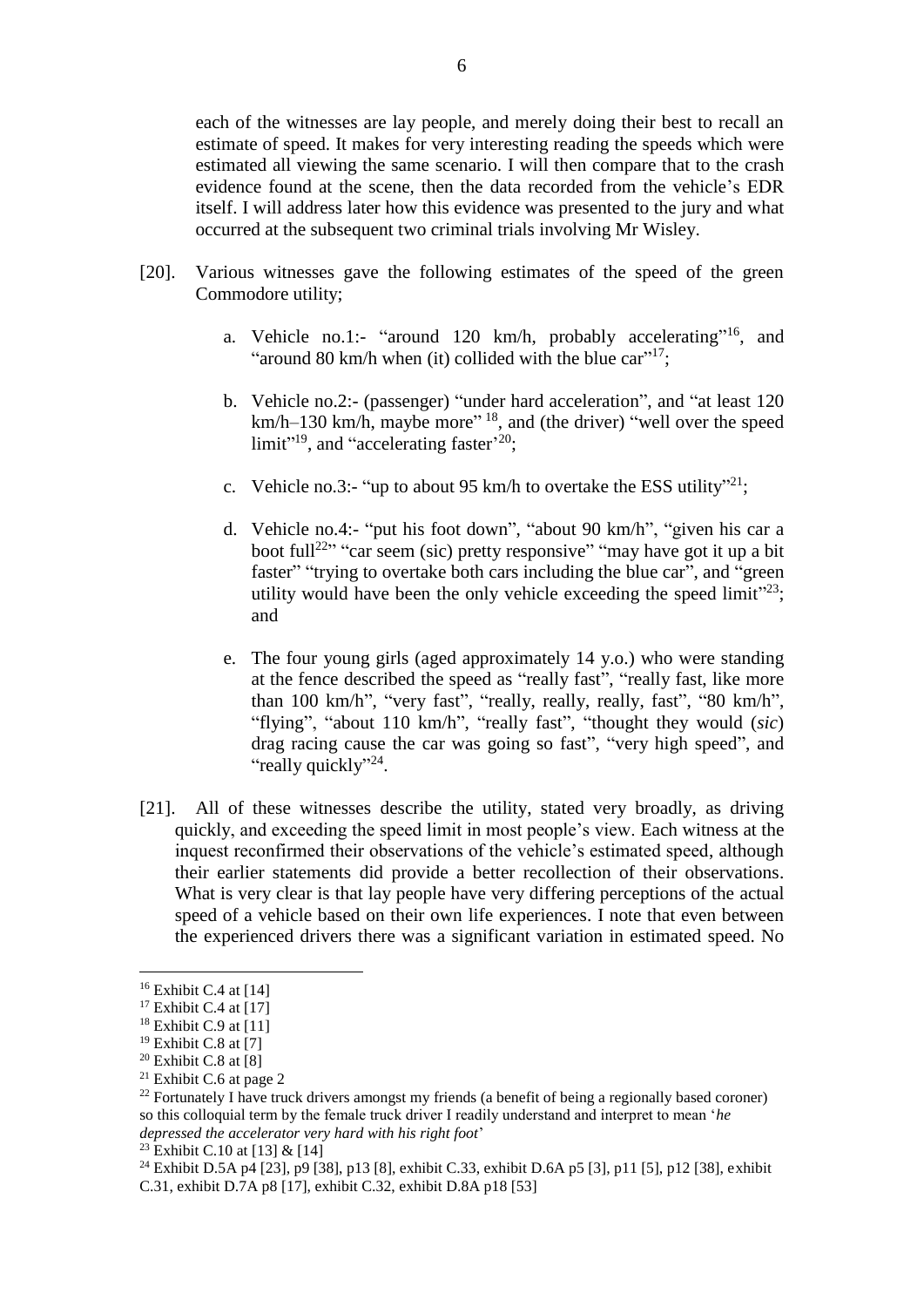person, - and I am not being critical of them at all, - could accurately<sup>25</sup> describe the vehicle's speed with any certainty, and each was merely doing the best they could. What I do conclude is that the better observations, or estimations, were those from the experienced drivers in close proximity to the driving of Mr Wisley, and who themselves had a 'gauge' being their own vehicle's speed. These were Mr Clayton (Black Chrysler 300C sedan, vehicle No.1) and Mr Flynn and Mr Grinter, the passenger and driver respectively (White 'ESS' Toyota Hilux utility, vehicle No. 2).

- [22]. I should point out that even though some of these witnesses gave estimates of speed, a large proportion of these statements were unable to be led at the criminal trials<sup>26</sup>. That left the jury with little assistance in determining at what speed Mr Wisley was driving. Indeed when deliberating their verdict the jury at the first trial passed a question to the presiding judge of '*was sergent bellert able to*  determine the speed of the green ute?<sup>27</sup>. Fortunately the coronial jurisdiction is able<sup>28</sup> to receive evidence which may be excluded from a criminal trial.
- [23]. The police recovered from Mr Wisley's vehicle the Airbag Control Module (ACM). An airbag control module is part of the vehicle's supplemental restraint system. It is one of the many computers within modern vehicles. Evidence was that an ACM (or termed Event Data Recorder<sup>29</sup> or SDM, as it is referred to within General Motors) performs a number of functions including monitoring vehicle dynamics to determine a 'developing' collision using inbuilt accelerometers, and within milliseconds makes decisions regarding the deployment of any supplemental restraint system (airbags) and also determines which airbags within the vehicle should be deployed. Monitoring of the system occurs continuously, and a diagnostic test is done of the system every time the vehicle has the ignition engaged<sup>30</sup>. Recording of crash data is a third function of the EDR module. In this case it was a Bosch brand airbag control module which was retrieved after the accident<sup>31</sup>. The data retrieved captures a number of seconds prior to the incident occurring<sup>32</sup>, but importantly records further information about the vehicle speed, and changes in  $it^{33}$ , together with actions from the driver such as throttle input (expressed as a percentage) and brake

<sup>&</sup>lt;sup>25</sup> Every person was well below the data recorded speed

<sup>&</sup>lt;sup>26</sup> Those of the children were excluded, as well as certain aspects of the adults' evidence relating to speed

 $27$  Exhibit E5.5. Sgt Bellert was the QPS FCU investigator. The 'green ute' is clearly a reference directed to Mr Wisley's vehicle. The question is reproduced exactly as submitted, uncorrected for any grammatical or capitalisation errors.

<sup>28</sup> s.37 Coroners Act 2003

 $29$  I will use this term as that is the function most relevant to this inquest

<sup>&</sup>lt;sup>30</sup> Commonly when a vehicle is started, but it occurs when the dashboard lights are activated, merely by turning the key to the 'ignition on' position.

<sup>&</sup>lt;sup>31</sup> Bosch manufactures these items and supplies them to numerous vehicle makers, such as GM. The particular model VE Holden Commodore was also built in Australia and re-badged a Pontiac G8 and exported from Australia to USA. Accordingly the GM expert called at the inquest was not only familiar with the Bosch EDR, but had in fact monitored testing of the same style or model of vehicle in the USA as it was installed in a model of vehicle sold there (Pontiac G8). Some may consider that to be a remarkable coincidence, or some a reflection of the diligence and thoroughness of the coronial investigation process

 $32$  It is calculated back from the airbag deployment.

<sup>33</sup> Known as a Delta V calculation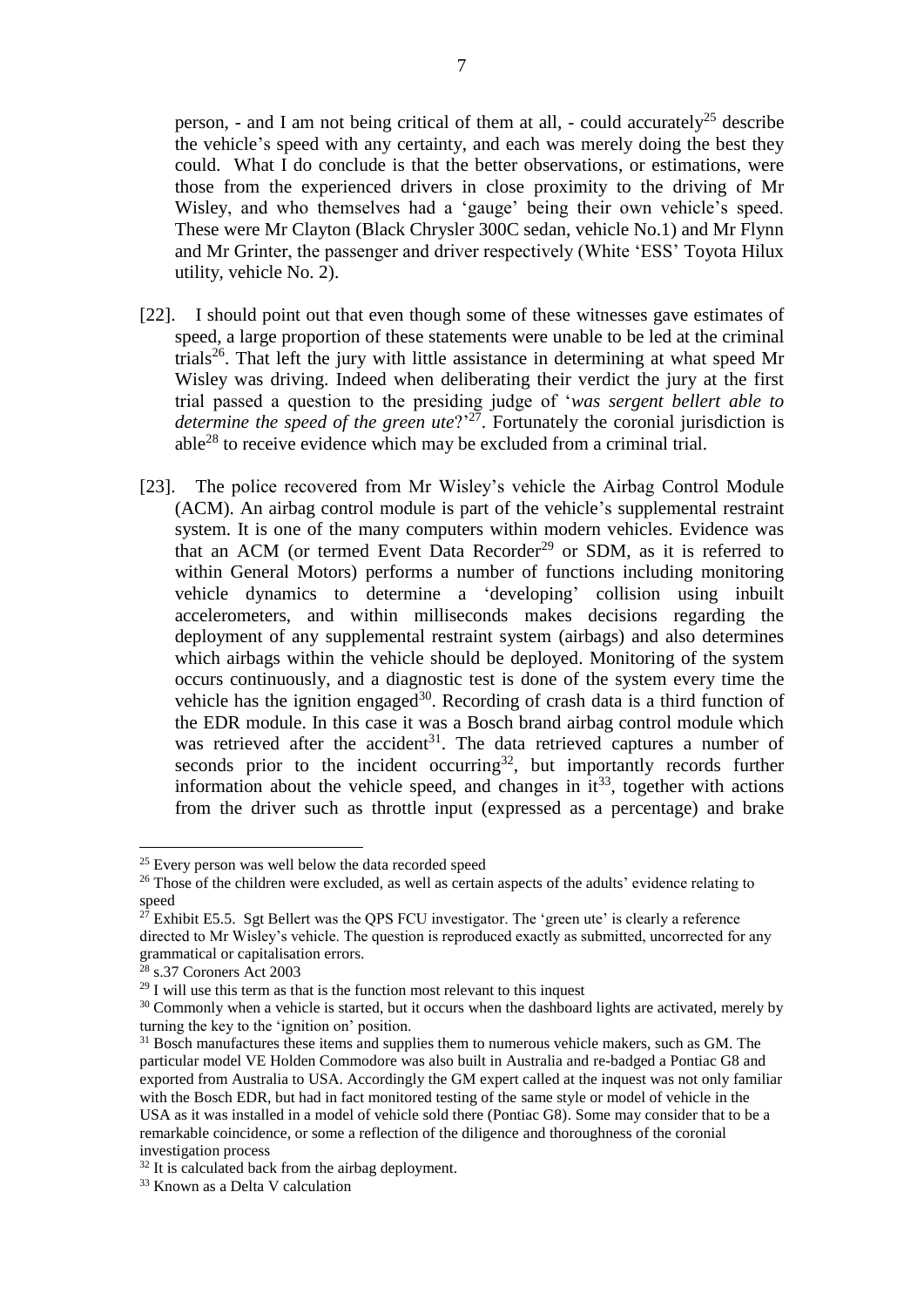activation (expressed as either the brake circuit being ON or OFF, rather than percentage application).

- [24]. The information recorded by the EDR module was not tendered at either criminal trial because before the first trial there was apparently an agreement<sup>34</sup> between the prosecutor and senior counsel for Mr Wisley that the data would not be tendered. At the second trial there was an attempt to 're-introduce' the EDR information but that application was unsuccessful.
- [25]. The data recorded is very important for the purposes of the inquest. It is most interesting when compared to the witness versions of the various estimates of speed. As I said earlier the independent witnesses gave estimates between 80 km/h and 'maybe' 130 km/h perhaps more of the speed of the green Commodore utility. The EDR showed:-

| <b>Parameter</b>                              | $-2.5$ sec | $-2.0$ sec | $-1.5$ sec     | $-1.0$ sec     | $-0.5$ sec     |
|-----------------------------------------------|------------|------------|----------------|----------------|----------------|
| Vehicle<br>speed<br>(mph <sup>35</sup> )      | 98         | 100        | 100            | 91             | 81             |
| Engine<br>speed (rpm)                         | 5632       | 5696       | 4224           | 3776           | 3072           |
| Accelerator<br>pedal<br>position<br>(percent) | 100        | 36         | $\overline{0}$ | $\overline{0}$ | $\overline{0}$ |
| Percent<br>throttle                           | 100        | 51         | 23             | 21             | 18             |
| <b>Brake</b><br>switch<br>circuit state       | <b>OFF</b> | <b>OFF</b> | ON             | ON             | ON             |

[26]. This indicates that 2.5 seconds before airbag deployment his vehicle was travelling at a speed of 157 km/h, increasing to 161 km/h at 1.5 seconds before airbag deployment. At 2.5 seconds before the airbag deployed there is 100% throttle application which then trails off to 0% at 1.5 seconds before airbag deployment. There are no brakes being applied until 1.5 seconds before airbag deployment. Accordingly this information shows that Mr Wisley's vehicle was travelling around 160 km/h, 60 km/h above the speed limit and under full acceleration in the few seconds before the airbags deployed. His V8 engine was also exceeding 5600 rpm. It also shows that he must have seen Mrs Glennon, presumably indicating or commencing her turn, as he applies his brakes. No doubt many would consider that this manner of driving is dangerous when in close proximity to other vehicles, and persons standing at the fence line of the

<sup>&</sup>lt;sup>34</sup> Precisely why such an agreement was made was not explained to me, but presumably there must be a good reason for it.

<sup>&</sup>lt;sup>35</sup> Mph conversion to km/h is 1:1.609. 98 mph = 157.7 km/h, 100 mp/h = 160.9 km/h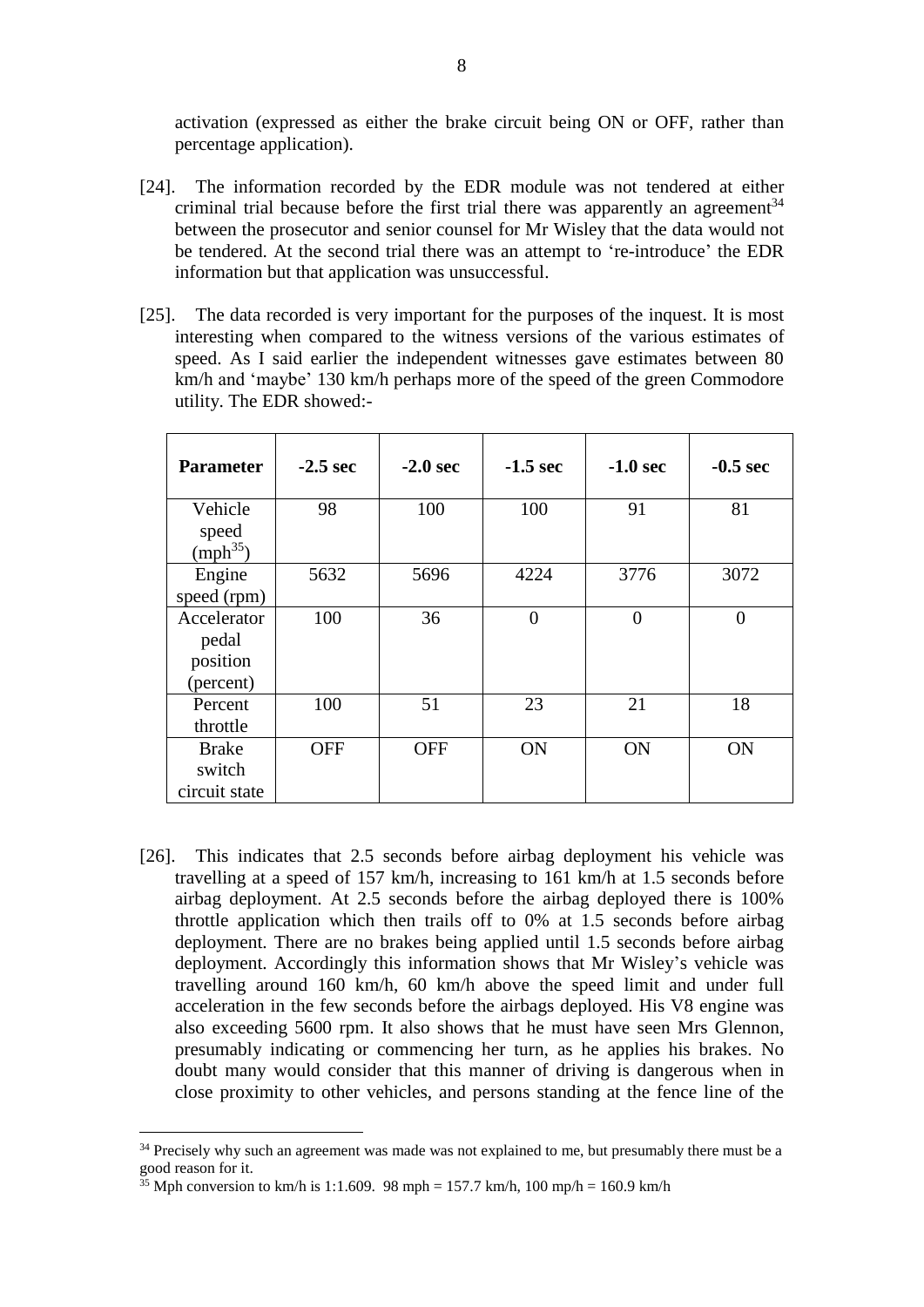nearby property. Accordingly it is important to determine whether the data recorded<sup>36</sup> is to be accepted as accurate. The inquest spent a deal of time on this issue.

- [27]. Counsel for Mr Wisley queried the reliability, and accuracy, of the recovered data. The data was recovered utilising the Bosch specific downloading equipment or program which produced a readily<sup>37</sup> understood Report. The downloading was also conducted by an independent expert, Mr George, which produced precisely the same Report<sup>38</sup>. Each person who downloaded the data confirmed it was not in any way corrupted, and was on its' face accurate. An expert, Mr James Churchwell, very experienced in EDR information, from General Motors in the United States of America also gave evidence on this issue and he confirmed precisely what the QPS and Mr George found.
- [28]. It is helpful to approach the matter from consideration of a number of aspects to see if the data recorded is reliable and correct. Firstly I considered the credible witnesses, those who assessed the Commodore's speed by observation, being in close proximity, and having reference to their own speed. All considered the utility was travelling about 120-130 km/h and importantly was seen 'accelerating away'. It clearly could not have been travelling just over 100 km/h as it could not at that speed pass the black Chrysler 300 C. The QPS did calculations based on evidence found at the scene (and excluding the EDR), which found the Commodore to be likely exceeding the speed limit. The scene evidence certainly bore that out but a precise speed could not be stated.
- [29]. The EDR revealed the figures I have set out in the table in paragraph  $25^{39}$ . These were downloaded by Sgt Stocker, who incidentally is a Bosch accredited trainer on downloading the EDR. The inquest concluded with no question of the values<sup>40</sup> or information downloaded. The data clearly showed the Commodore

<sup>&</sup>lt;sup>36</sup> There was no suggestion by anyone that the unit was malfunctioning, such that a dashboard warning light illuminated. The unit conducts a diagnostic test every time the vehicle's ignition is switched on. If there is any suggestion that the data captured is that from when the vehicle was involved in an alleged high speed police chase (purportedly with a 5 metre drop involved) approximately nine months before this incident, that is rejected as the airbags then did not deploy and the data shows its' recorded information is from just 2 ignition cycles before the relevant download, likely due to tow truck operators or police turning the ignition on (it is recorded as 2728 ignition cycles at deployment, 2730 at download as Mr Churchwell explained). If it is suggested that the unit was faulty, or even damaged in the accident I specifically reject that. There was also no modification made to the vehicle's original drivetrain specifications.

 $37$  Every aspect of the Report was simple to understand except the 'Hexidecimal Data' which once explained as recorded in a base 16 format was also easily understood as to how it recorded speed. The Report format of information merely mirrors the information required by the US Highway Rules or Regulations.

<sup>&</sup>lt;sup>38</sup> Not surprising since the EDR is configured to produce its information in a certain way.

<sup>&</sup>lt;sup>39</sup> The speed was also worked using recorded engine rpm, gear ratios, differential ratio and tyre specification to 'mechanically' (if I may use that term), determine the speed. This assumes a nominated gear but the figures worked showed just how close it matched in third gear to the EDR speed. There is no precise way of knowing which gear the vehicle was in at that time, but it is revving hard, and the rpm very heavily points to third gear. In addition accelerometers also determined a similar speed.  $40$  There was initially some debate (I was left in no doubt whatsoever) over whether the information in the table of the Bosch Report was correctly in mph or km/h. It is definitely 'captured' in the Hexadecimal Date as km/h, then mathematically converted to mph in the table. There is no difficulty with this as the conversion can be readily made from metric to imperial. Once explained even I could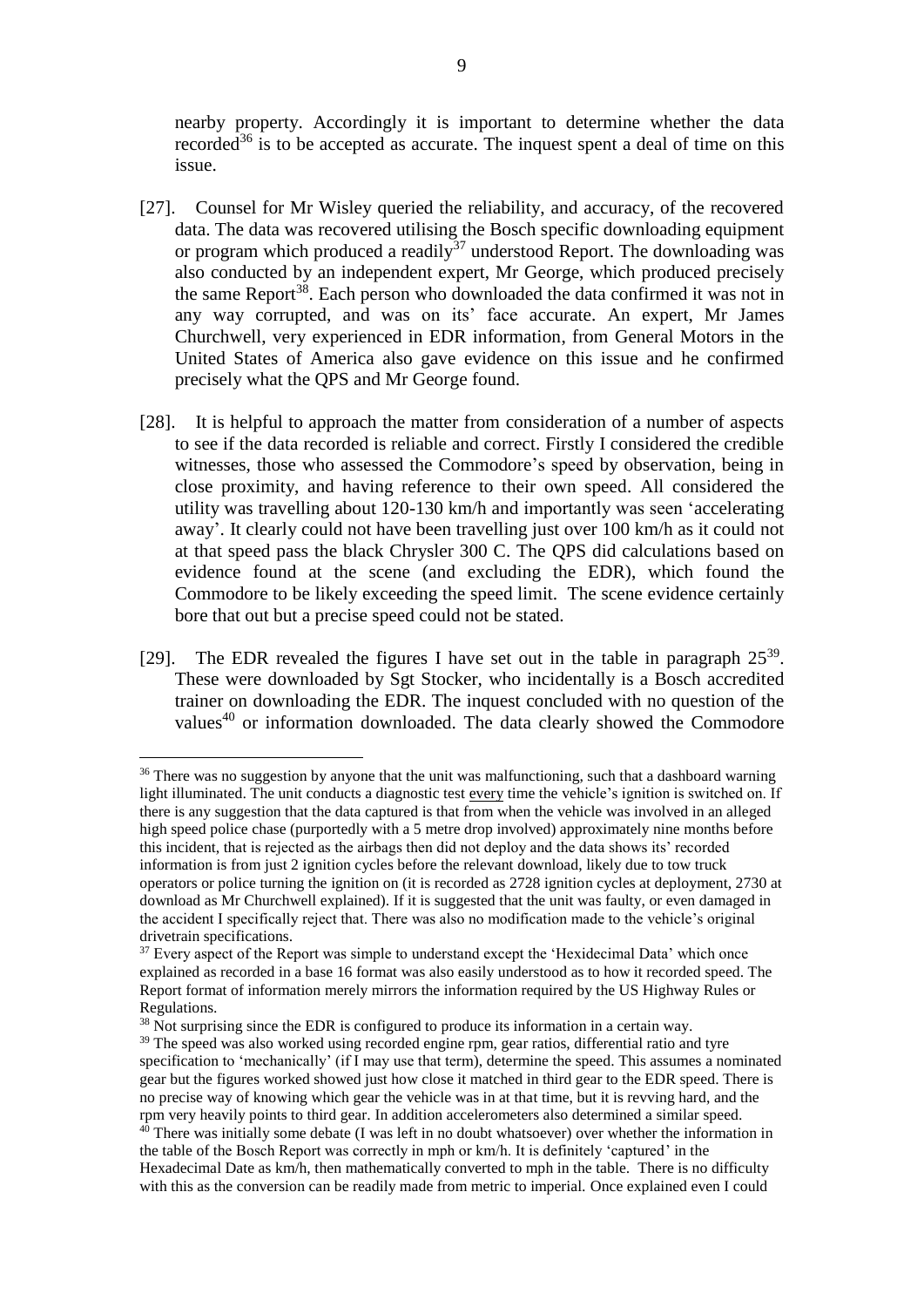was speeding moments before the airbags deployed. When one considers the evidence of the credible motorist who stated that when he passed them he was doing 120-130 km/h, possibly more, and accelerating away, indeed '*gave it a bootful and the car was pretty responsive*<sup> $41$ </sup> stated one witness<sup> $42$ </sup> then there is no doubt whatsoever that the speeds recorded by the EDR (in the table in paragraph 25) are entirely accurate. Any suggestion that Mr Wisley only commenced to accelerate hard 'after' he found himself in an emergency situation where he could not re-join the left lane is not accepted. He began accelerating hard before overtaking the first vehicle, the white Hilux utility. Accordingly there was no 'emergency' as such, rather he simply attempted a totally ill-conceived and dangerous overtaking manoeuvre of three vehicles at one time reaching a speed of 161 km/h. Why he did this I cannot determine, nor can he explain.

- [30]. Accordingly after hearing all the evidence I am satisfied that the EDR data recorded, downloaded, and interpreted, by the QPS, Mr George the crash analysis expert, and Mr Churchwell the GM expert, does accurately reflect the speed Mr Wisley was travelling at in the moments prior to impact. I should point out that the experts had a degree of variation in calculating Mr Wisley's vehicles speed at the moment of impact, and the speeds vary from 130 to  $153 \text{km/h}^{43}$ , but again all are well above the 100 km/h posted speed limit. This is because under heavy braking the speed data may only 'under-represent' (but never over-represent) the true speed due to tyre braking wheel slip.
- [31]. I also need to determine if Mrs Glennon signalled her intention to turn right by the use of her driver's side indicator. Certain witnesses said that they observed her indicating, and this is confirmed by an examination of the filament in that light globe which indicated it was 'heated' or in use, at the moment of impact<sup>44</sup>.
- [32]. After hearing the evidence it is clear to me that she had signalled her intention to turn right, and that is very evident by the driver following her slowing down. Precisely why Mr Wisley did not see Mrs Glennon's turn signal, or appreciate that her car was slowing down to execute a right-hand turn, I cannot determine, but perhaps his view was directed further up the road. That issue I simply cannot

readily follow the data and make the calculations. Indeed Sgt Stocker very much impressed with his knowledge of Hexadecimal Data even being able to identify the particular 'line value' of the recorded speed, and converted it from base 16 format. Not even the GM expert could readily remember which was the relevant line of data. Sgt Stocker also impressed as a very persuasive witness who conceded points where necessary and presented in a very straight forward manner. He is certainly appropriately qualified by Bosch, being an accredited trainer of their product.

<sup>&</sup>lt;sup>41</sup> No doubt it was responsive as it is a modern performance model Commodore utility fitted with a 6.0L V8 engine and at the time the engine was revving at over 5,600 rpm, which is near the peak power and torque points for such an engine.

<sup>&</sup>lt;sup>42</sup> Just as to the aspect of the nature of the overtaking or acceleration move (see witness Janeen Pelicaan exhibit C.10)

<sup>43</sup> Exhibit E.8 at page 10 paragraph 48, which gives a range of 144-153 km/h at 0.5 seconds prior to Algorithm Enable, when the data capture occurred. 130 km/h is the QPS FCU calculation allowing for the additional 0.5 seconds of deceleration under braking.

<sup>44</sup> Mr Wisley's counsel appropriately conceded that she did indicate her intention to turn, but I cannot defer my duty to determine the facts based on concessions by counsel, although it does narrow the contentious issues.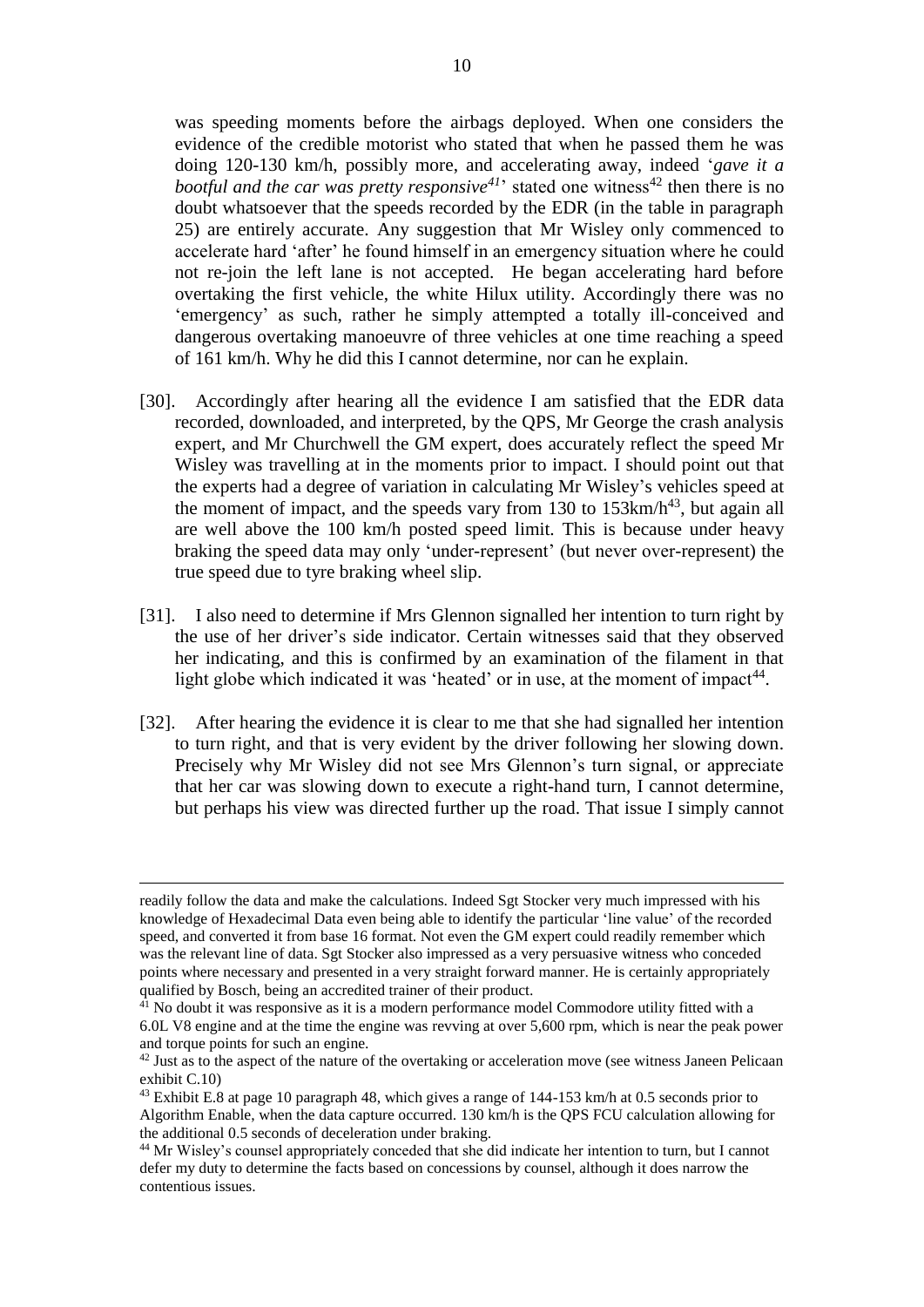determine, but clearly at a moment before the impact he appreciated she was turning as he stops  $100\%$  accelerator use, and commences braking<sup>45</sup>.

- [33]. There was no suggestion<sup>46</sup> that the road was a factor in the collision occurring. There was no mechanical or roadworthy issue with either vehicle. Clearly the incident occurred simply due to the driving behaviour of Mr Wisley, not only as to his excessive speed, but his decision to overtake multiple vehicles in one manoeuvre. Mr Wisley's driving showed a total disregard for other road users. It was extremely reckless<sup>47</sup> and that is borne out by the fact that a mother and her 14 y.o. son died solely through his actions.
- [34]. As to whether Mr Wisley was required to 'give way' to Mrs Glennon turning right, I would have thought that to be an elementary question, but it was interesting that the jury sought direction from the first trial judge. The road rules clearly state that Mr Wisley was not permitted to overtake a car turning right. Perhaps that road rule<sup>48</sup> was simply not made known to the court at the time.

### **List of Inquest Issues Answers**

### **Coroners Act s. 45(2): 'Findings'**

- [35]. Dealing with the list of issues for this inquest the answers are as follows:-
- [36]. **Issue 1.** My primary task is the information required by section 45(2) of the *Coroners Act 2003*, namely:
	- a. Who the deceased person is  $-$  Lardeen Bernadette Glennon<sup>49</sup> and Matthew David Glennon<sup>50</sup>,
	- b. How the person died Mrs Glennon, as the driver, and Matthew, as a passenger, died due to the driving of another road user, Mr Wisley, who I find failed to give way whilst attempting an overtaking manoeuvre at an excessive<sup>51</sup> speed,
	- c. When the person died Mrs Glennon 25 September 2011<sup>52</sup>, and Matthew 26 September 2011 $53$ ,

<sup>45</sup> This was confirmed by the EDR data

<sup>46</sup> Indeed it was readily conceded by all parties

<sup>&</sup>lt;sup>47</sup> One driver witness, Mr Grinter, not only had an expressive thought, but stated in colourful language to his passenger, as he saw the overtaking manoeuvre commence, that Mr Wisley's manner of driving was not ideal (I simply don't re-state the specific words of his most colourful expression) contained in exhibit C.8.

<sup>48</sup> Road rule s.142

<sup>49</sup> Exhibit A1 QPS Form 1

<sup>50</sup> Exhibit A.6 QPS Form 1

<sup>&</sup>lt;sup>51</sup> Travelling at 160 km/h, in a 100 km/h speed zone, just 1.5 seconds before the collision occurred

<sup>52</sup> See exhibit A.2 Life Extinct Form

<sup>53</sup> Exhibit A.7 Life Extinct Form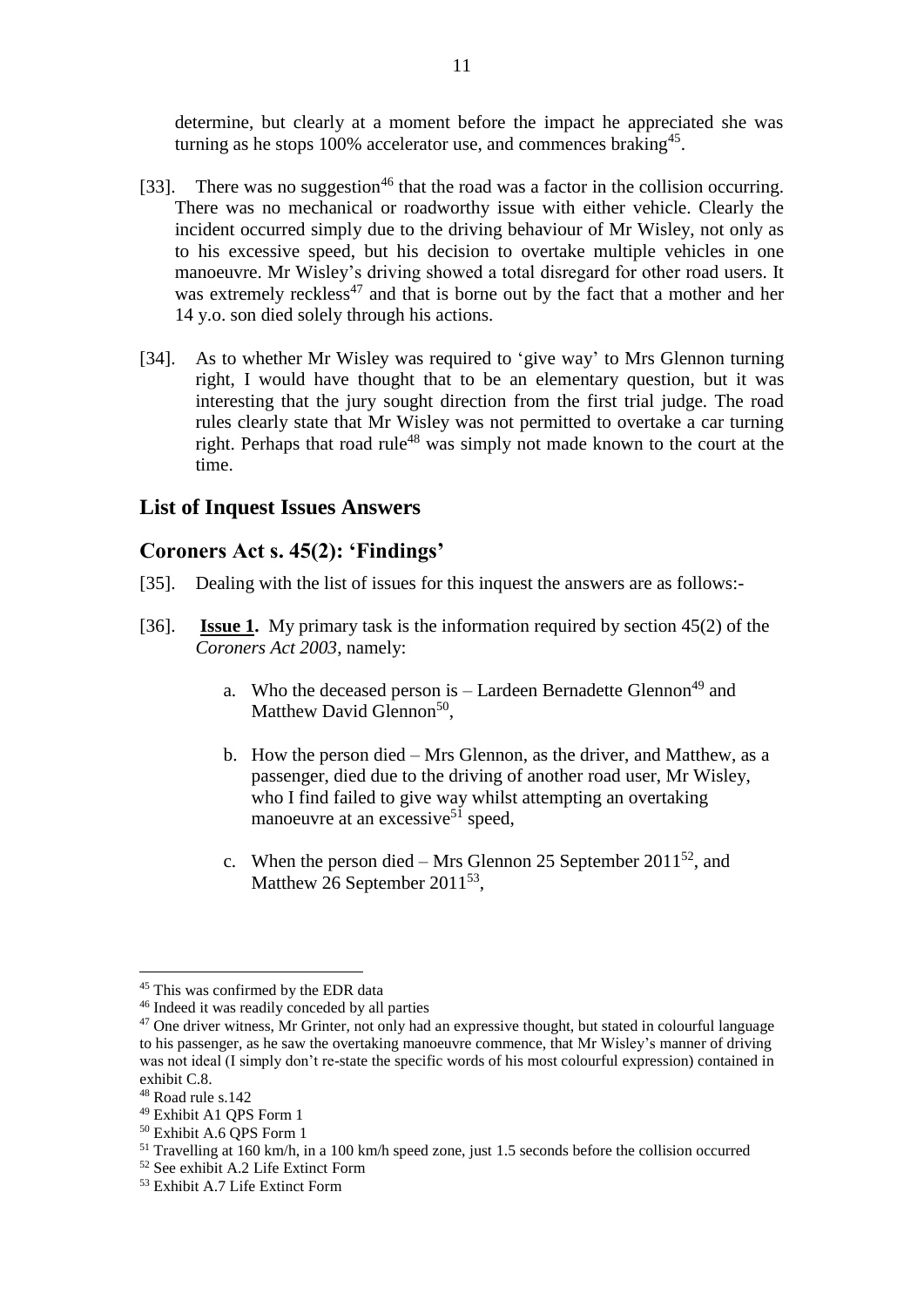- d. Where the person died Mrs Glennon Peak Downs Highway, Greenmount, between Old Rocky Waterholes Road, and Greenmount Drive, Greenmount<sup>54</sup>, and Matthew, Townsville Hospital<sup>55</sup>
- e. what caused the person to die Mrs Glennon Multiple injuries, due to a motor vehicle trauma<sup>56</sup>, and Matthew – Hypoxic ischemic encephalopathy, torn aorta, due to a motor vehicle accident  $(\text{passenger})^{57}$
- [37]. **Issue 2**. (a) Was the signage (including the posted speed limit of 100kph) adequate to protect the safety of the travelling public on that section of the Peak Downs Highway?

The signage was adequate, and it was only the actions or manner of driving by Mr Wisley which caused the accident to occur. All other drivers safely negotiated the situation.

(b) Was there any feature of the Peak Downs Highway which contributed, either wholly or in part, to the circumstances of this collision?

Whilst the feature of turning right off the highway into a rural residential allotment may be thought to have contributed to the circumstances of the collision, it is a very regular feature found on a great number of roads, including those classed as highways, in Queensland and so should be an incident drivers are well aware of and can anticipate. This is particularly so as Mrs Glennon was observed to slow and indicate her intention to turn right.

Notwithstanding this the Department of Transport and Main Roads, to their credit, investigated the incident and have already undertaken a number of 'upgrades' to lessen the recurrence of the incident. These include prohibiting turning right off the highway into the residential allotments.

- [38]. **Issue 3.** What was the speed immediately before and at the time of the collision, of –
	- (a) The vehicle driven by Mrs Lardeen GLENNON; and
	- (b) The vehicle driven by Mr Adam WISLEY?

The vehicle driven by Mrs Glennon was likely only travelling at approximately 30 kilometres an hour immediately before (when she commenced the turn) and at the time of the collision<sup>58</sup>. Mr Wisley's vehicle was recorded travelling at 161 km/h at two and 1.5 seconds before the

<sup>54</sup> See exhibit A1

<sup>55</sup> Exhibit A.7

<sup>56</sup> See exhibit A4 Autopsy Certificate

<sup>57</sup> Exhibit A.9

<sup>&</sup>lt;sup>58</sup> This is based on eyewitness estimates and the nature of the turn she was undertaking.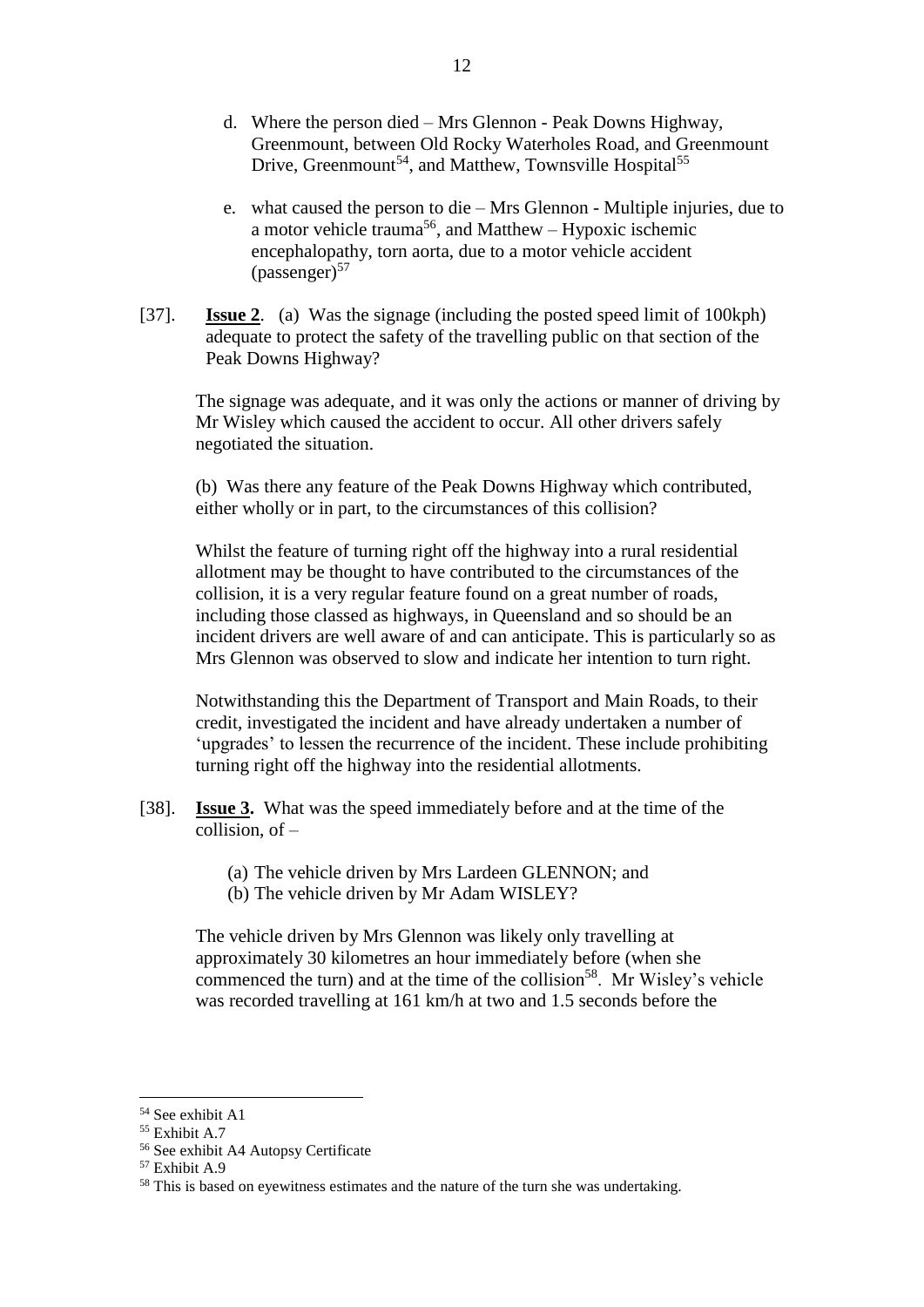collision and it was estimated to be travelling at approximately 130 km/h<sup>59</sup> at the time of the collision $60$ .

[39]. **Issue 4.** Did Mrs Glennon signal her intention to turn right off the highway?

It was confirmed by a number of witnesses that they saw Mrs Glennon signal her intention to turn right by the use of her vehicle's driver's side turn indicator<sup>61</sup>. In addition the examination of her driver's side indicator found it was 'heated'<sup>62</sup> (indicating it was being used) at the time of impact<sup>63</sup>. Accordingly I find that she did appropriately signal her intention to turn right off the highway

[40]. **Issue 5.** What caused the collision between the two vehicles; and in particular, was speed, or excessive speed, a factor contributing to the collision?

In the simplest of terms the collision was caused by Mr Wisley attempting a very ambitious overtaking manoeuvre, where he was attempting to overtake three vehicles in one manoeuvre, where he reached an excessive speed of 161 km/h in that manoeuvre. His speed was well above the 100 km/h posted speed limit of that road.

[41]. **Issue 6**. (a) Whether the law relating to the reception of evidence provided by Airbag Control Modules (Event data Recorders) should be reviewed, by reference to their potential admissibility in proceedings arising from the driving or operation of motor vehicles? and

(b) Whether the duties of overtaking drivers as contained in the Road Rules (eg s.140), should be reviewed?

See the Coroner's Comments below.

### **Coroners Act s. 46: 'Coroners Comments' (Recommendations)**

[42]. The jury in the first trial was concerned to know what speed Mr Wisley's vehicle had been travelling at. The Prosecutor at the first trial had agreed with Senior Counsel for the defence that the evidence from the airbag control module would not be led at that first trial<sup> $64$ </sup>, and when subsequently attempted to be led at the second trial, upon application, it was not permitted to be led despite a spirited application for it to be used. The concession at the first trial left the jury with no evidence of speed. There was no expert evidence led.

<sup>&</sup>lt;sup>59</sup> That is the most conservative estimate, and likely it was more like 140 km/h as Mr George calculated <sup>60</sup> I have addressed my conclusions regarding his speed earlier in my Findings

<sup>&</sup>lt;sup>61</sup> This point was, and it is to his credit, appropriately conceded by Counsel for Mr Wisley

<sup>62</sup> It was a filament style bulb which permits forensic examination

 $63$  Exhibit E.3 at paragraph 17.4(6)

 $64$  Why this concession was agreed by the prosecutor is unknown to me and I am very perplexed that it was not at least tested in court in some manner at this first trial. Perhaps there was a very good reason for this but that is unknown to me.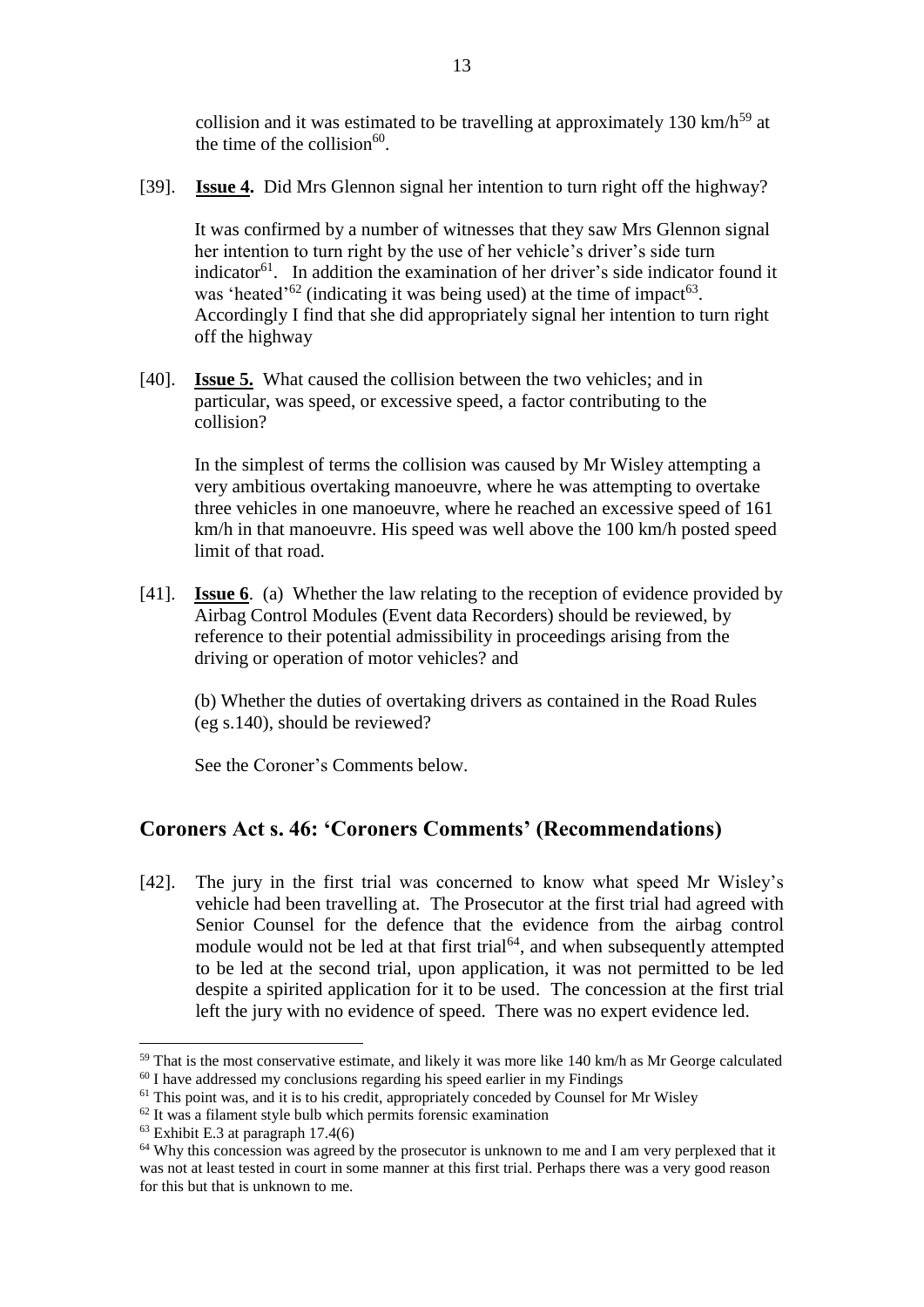- [43]. It was very clear to me that when reviewing the evidence, including the EDR information, I could readily assess what evidence was reliable, and could determine the vehicle's speed in the moments prior to the collision occurring. No doubt juries would also find such information, if able to be used, to be a piece of evidence to consider with all the other evidence in making their deliberations.
- [44]. Accordingly I see great benefit in this information being available to juries in appropriate cases. Of course if the module was damaged or information downloaded was corrupted, or the unit was not operating appropriately it should be excluded. There could also be instances where the vehicle's drivetrain had been modified and that has affected the sensors and what they record (although it is quite possible to do a mathematical calculation and assessment of the drivetrain components to determine the correct information). As pointed out by Counsel Assisting, this information could be readily accepted in civil trials, and I envisage that over time it will be more readily accepted in criminal trials. It has already been accepted without contest at sentence in Queensland<sup>65</sup> so its admissibility should not be in any doubt in Queensland. Clearly prosecutors need to be made aware of the availability of such evidence and take appropriate steps to ensure that the downloaded data is reliable and accurate to be able to be placed before the jury. This is available now if presented appropriately, and supported by expert evidence. Very significant, in my view, is that such EDR data has already been permitted as reliable and accurate evidence of a vehicle's speed in criminal cases in South Australia<sup>66</sup>, New Zealand<sup>67</sup>, and the United States<sup>68</sup>.
- [45]. Could there be a simpler system where,  $if<sup>69</sup>$  this evidence is found to be reliable<sup>70</sup>, and not corrupted in any way, it could simply be certified<sup>71</sup> so that upon appropriate notice a party could say they wish to contest the evidence. I am not saying the certificate is simply accepted without challenge; rather the party relying on it needs to produce appropriate expert evidence to support the EDR data accuracy and establish a lack of 'corruption' of its information. It may be that in some proceedings it is unchallenged. Each case will be determined on its own particular facts.

<sup>69</sup> That is the crucial question

<sup>65</sup> R v Derks [2011] QCA 295 at [15], R v Huxtable [2014] QCA 249 at [6]

<sup>&</sup>lt;sup>66</sup> See R v Li, Bo Xi DCCRM – 13-2456 at paragraph [46], which starts at [38]

 $67$  Hohaia v New Zealand Police CRI-2010-441-0037. Interestingly this NZ case involved a HSV

Clubsport R8. That is a slightly modified Holden Commodore SS V8, of a similar linage to Mr Wisley's vehicle, HSV standing for 'Holden Special Vehicles'. It has the same engine and EDR unit. Perhaps my knowledge of such subjects indicates a misspent youth and too much time reading *Wheels* Magazine.

<sup>&</sup>lt;sup>68</sup> Commonwealth v Michelle M. Zimmerman 873 N.E.2d 1215 (Mass.App.Ct 2007) and Bachman v General Motors 776 NE 2d 262 (Ill. App. 2002)

 $70$  Mr Churchwell the GM, USA expert, said its reliability is 4 in 100,000 units. That is just four defective units for every 100,000 in service.

 $71$  A specific legislative provision would be needed to then allow it to be readily admitted under s.95A Evidence Act 1977 (Qld). There are similar legislative provisions for various other tests or devices such as alco-testing, speed cameras or radar detectors.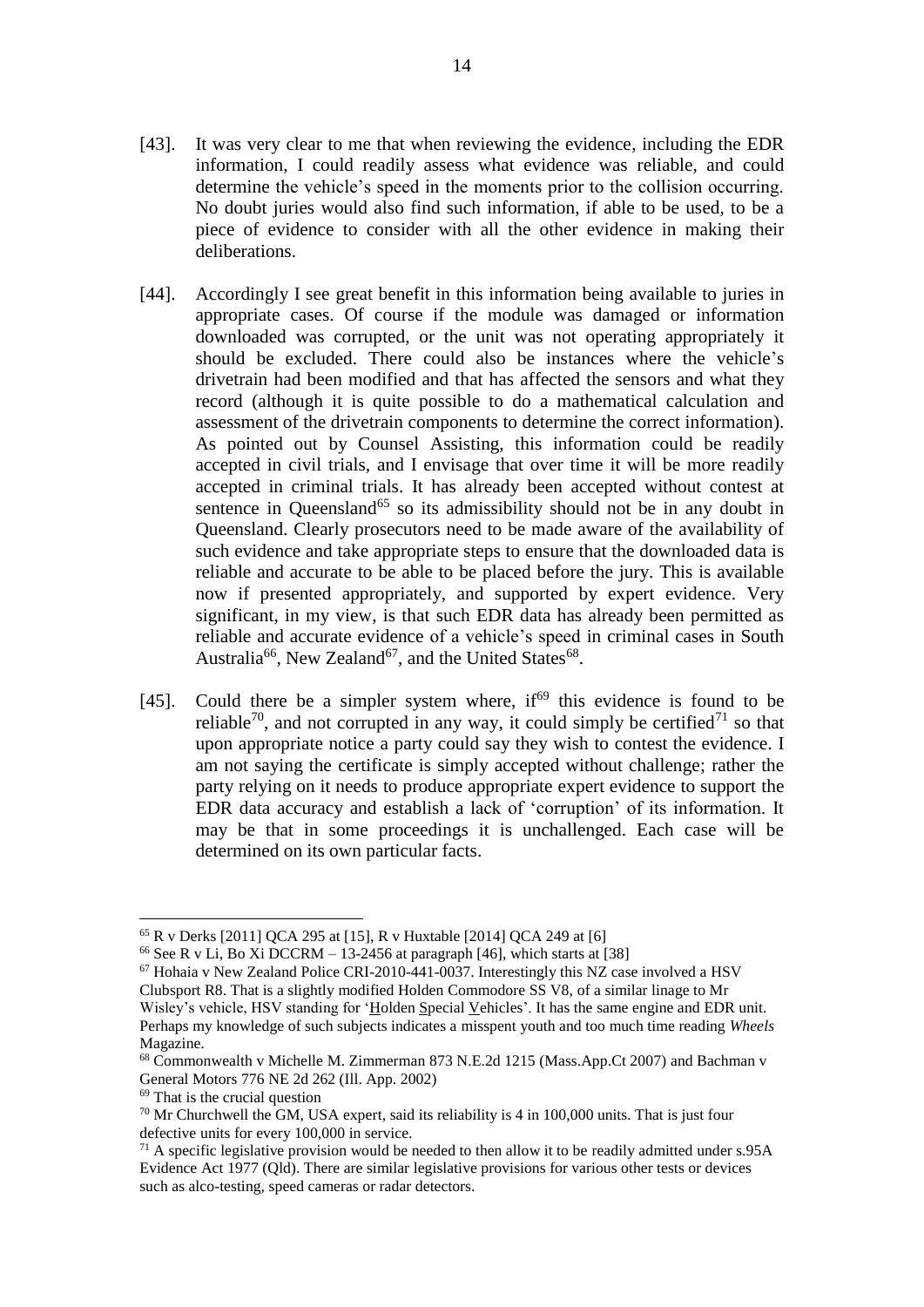- [46]. I note that the United States of America already has in their Code of Federal Regulations, 49 Part 563, rules relating to required criteria that event data recorders must meet. The General Motors expert gave evidence where he attested that in all fifty states in the US, EDR data is readily accepted in courts when supported by expert testimony. The USA has had this system for five years and the expert knew of no case where the data was rejected.
- [47]. The first logical and readily taken step to data presentation in courts in Queensland by prosecutions is better education of prosecutors that this information is available, and the appropriate experts to interpret the data. This is not difficult. This is an observation I make<sup>72</sup>. The second step is for an appropriate legislative provision specifically for this information to be recognised so it may be admitted through a provision like s.95A *Evidence Act* (Old) such as already exists for other testing<sup> $\bar{7}$ 3</sup> equipment.
- [48]. In the reasons for the exclusion ruling by His Honour, Judge Durward SC sets out a number of reasons why the reception of air bag control module download data needs to be viewed cautiously when attempting to be used at a criminal trial. Those matters being a barrier to reception into evidence his Honour identified need to be considered and appropriately addressed through expert evidence, if they can. There are many examples in our laws, including in relation to traffic related matters, where science has developed to an extent where evidence (and I use that term widely) has become 'quantifiable'. You only need to look at the history of how driving under the influence charges have developed over the years from initially indicia of intoxication through to it now being a breath or blood analysis certificate which reduces intoxication to a simple figure of alcohol concentration in the blood. Now for such prosecutions a simple certificate of blood alcohol concentration can be appropriately produced and relied on by a  $Count^{74}$ . The advancement of computer technology in modern cars means that in certain circumstances relevant data may now be captured and retrieved where the computer has not been affected in the collision.
- [49]. The rights of defendants need to be protected, but also juries should have before them satisfactory evidence for them to make their decisions reliably.
- [50]. Accordingly I will make a recommendation that the Government review the evidentiary laws relating to the reception of evidence provided by air bag control modules, also known as event data recorders.
- [51]. In addition, at the first trial there appeared to be confusion amongst the jury over the responsibilities of drivers undertaking overtaking manoeuvres -

 $72$  An 'observation' by me, as opposed to a Coronial Recommendation.

<sup>&</sup>lt;sup>73</sup> I am not sure 'testing' is the correct word, but radar detectors, speed cameras. Alco-testers etc. Indeed what happens with medical equipment that records heart rate, respiration rate, blood pressure in a surgical theatre? All these are readily accepted in courts through their print-out, or report, generated. There is nothing particular about the machines, nor are they 'calibrated' or kept under operation solely by the QPS.

 $74$  I appreciate the machine is calibrated and a specific evidentiary provision allows for this evidence to be received, but I make the point of how we have advanced to this position through scientific progress.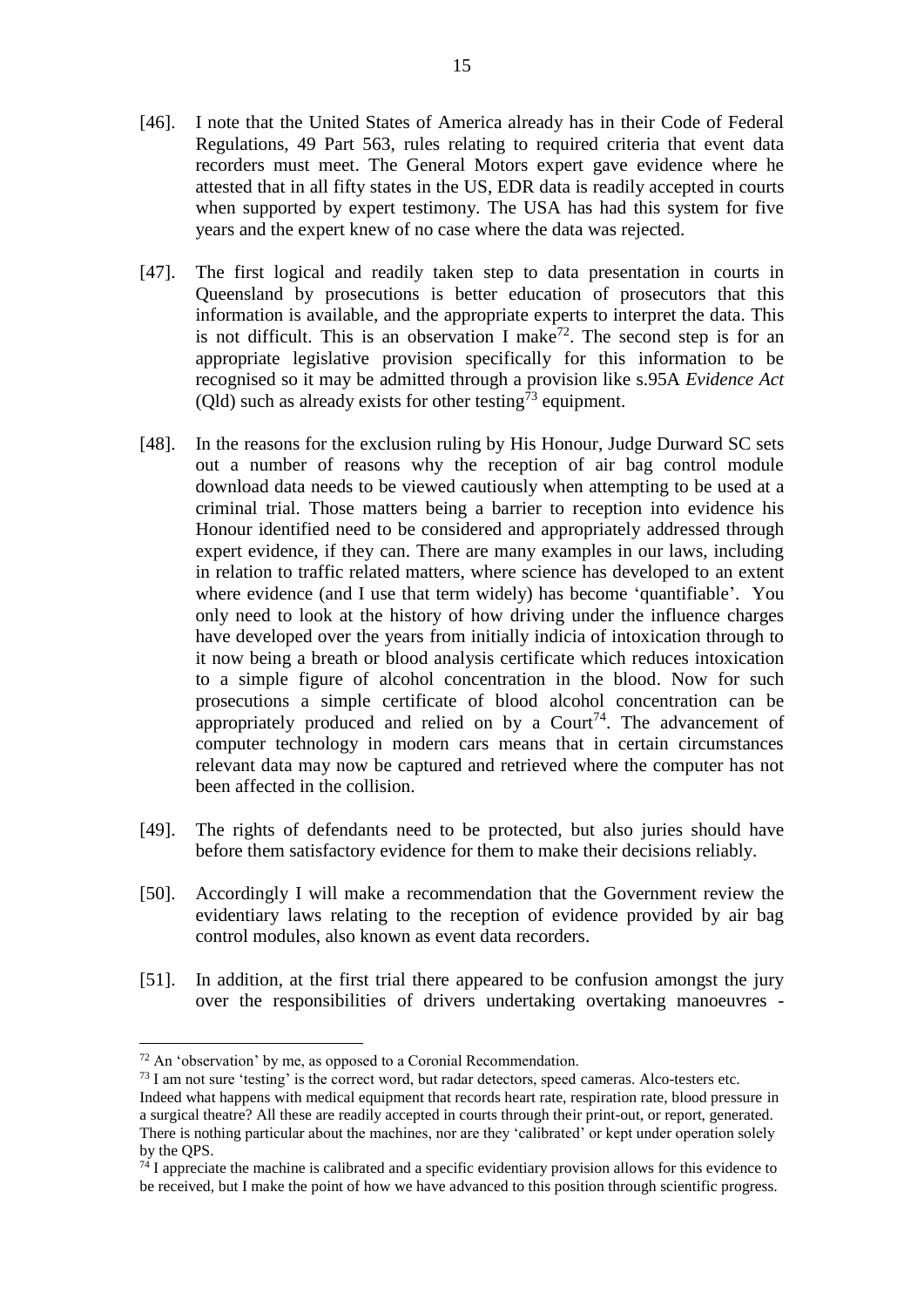essentially, who had right of way. It is very clear in my mind that the starting point for any such rules is that the driver conducting the overtaking manoeuvre must give way to all vehicles they are attempting to overtake. If a review of the legislation suggests that there is a need for greater clarity on the duties of overtaking then that should occur. Accordingly I recommend that the Government conduct such a review to determine if changes, or perhaps better expressed clarification of duties, should be set out in the relevant road rules<sup>75</sup>. Perhaps all that is needed is a clear statement that any driver attempting to overtake another vehicle must give way to any vehicles in front of it. That is something for a review to determine if any changes are needed. Six months is quite adequate for this review to occur.

- [52]. The relevant Department has already made significant improvements to that section of road to lessen the repetition of such an accident. This is very pleasing to see and their pro-active actions should be recognised. Accordingly no further improvements to the road are recommended.
- [53]. Accordingly I make the following recommendations:
	- a. The Queensland Government review, and consider implementing a specific legislative provision to allow for the admissibility, perhaps similar to s.95A *Evidence Act (Qld)*, of the downloaded motor vehicle EDR data Report,
	- b. The Qld Government within 6 months review the laws regarding overtaking (particularly overtaking of multiple vehicles in a single manoeuvre) to determine if they are adequate or should be more appropriately expressed in the *Transport Operations (Road Use Management) Act*.

## **Coroners Act s. 48: 'Reporting Offences or Misconduct'**

- [54]. Mr Wisley has already been charged with dangerous driving causing death under the Criminal Code. The prosecution of that charge still currently rests with the Director of Public Prosecutions. There was some discussion at the inquest about whether it is mandatory if I reasonably suspect he has committed an indictable offence that I 'must' refer that material to the DPP. In view of the legislation, and simply out of an abundance of caution, I will refer the information obtained during my investigation to the DPP on precisely the same charge of dangerous operation causing death that currently sits with them.
- [55]. It may be that there is very little utility in the doing this as the most relevant information, the EDR data, has been well known throughout the course of the QPS investigation. The data is nothing new, rather this is simply the first court in which it has been openly canvassed. The Director can determine if there is sufficient admissible evidence for the Director to again proceed with the matter against Mr Wisley. That is entirely a decision for the DPP.

16

<sup>75</sup> Road rules s.140 & 142